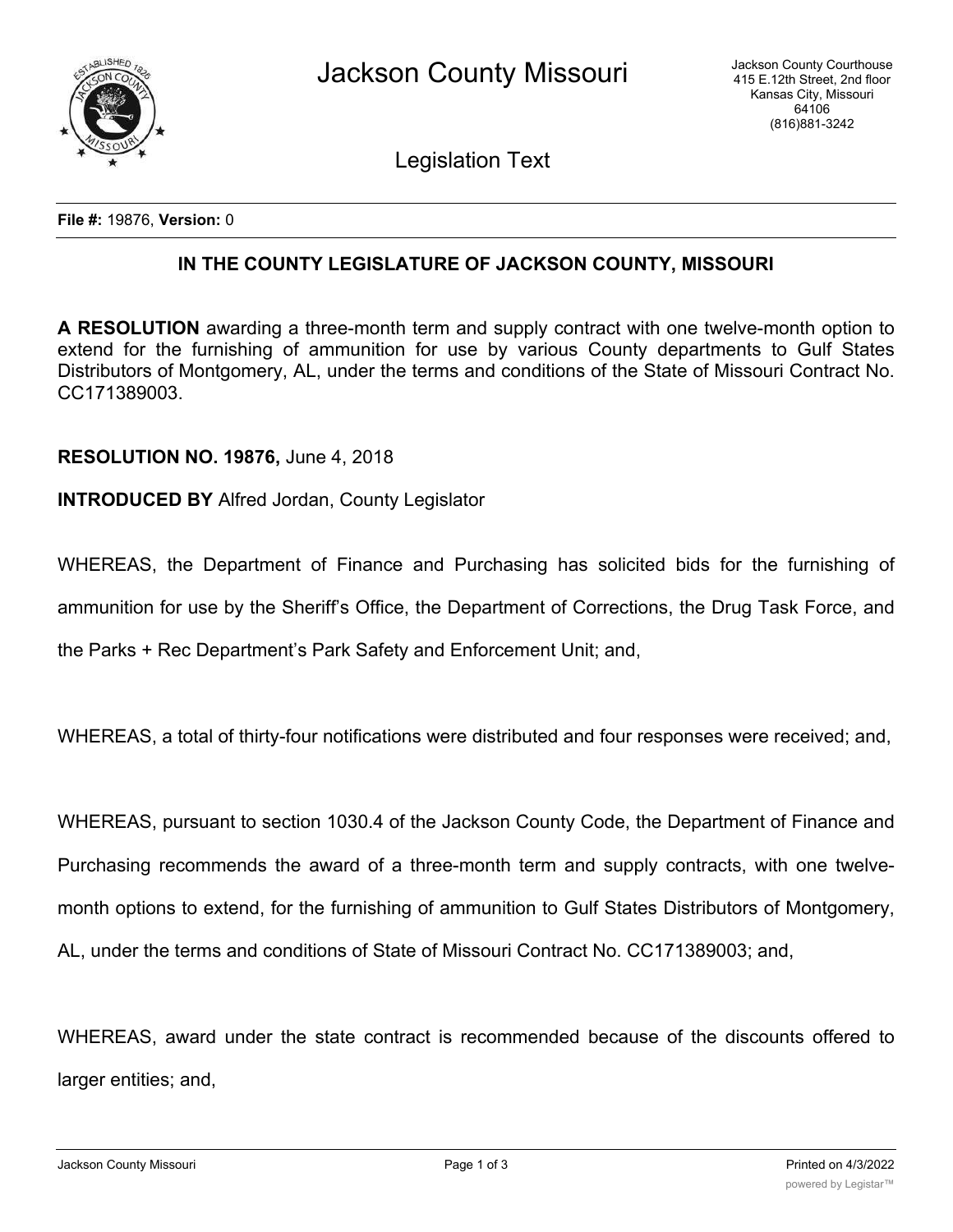WHEREAS, this award is made on an as needed basis and does not obligate Jackson County to pay any amount, with the availability of funds for specific purchases remaining subject to annual appropriation; now therefore,

BE IT RESOLVED by the County Legislature of Jackson County, Missouri, that award be made as recommended by the Department of Finance and Purchasing and that the Department be and hereby is authorized to execute for the County any documents necessary to the accomplishment of the award; and,

BE IT FURTHER RESOLVED that the Department of Finance and Purchasing is authorized to make all payments, including final payment on the contracts, subject to the availability of funding in the then current Jackson County budget.

Effective Date: This Resolution shall be effective immediately upon its passage by a majority of the Legislature.

APPROVED AS TO FORM:

**Chief Deputy County Counselor** County Counselor

Certificate of Passage

I hereby certify that the attached resolution, Resolution No. 19876 of June 4, 2018, was duly passed on June 11, 2018 by the Jackson County Legislature. The votes thereon were as follows:

 $\overline{\phantom{a}}$  , and the contribution of the contribution of the contribution of the contribution of the contribution of the contribution of the contribution of the contribution of the contribution of the contribution of the

 $\text{Yeas} \quad \qquad \frac{9}{2} \quad \text{Nays} \quad \frac{0}{2}$ 

Abstaining 0 Absent 0